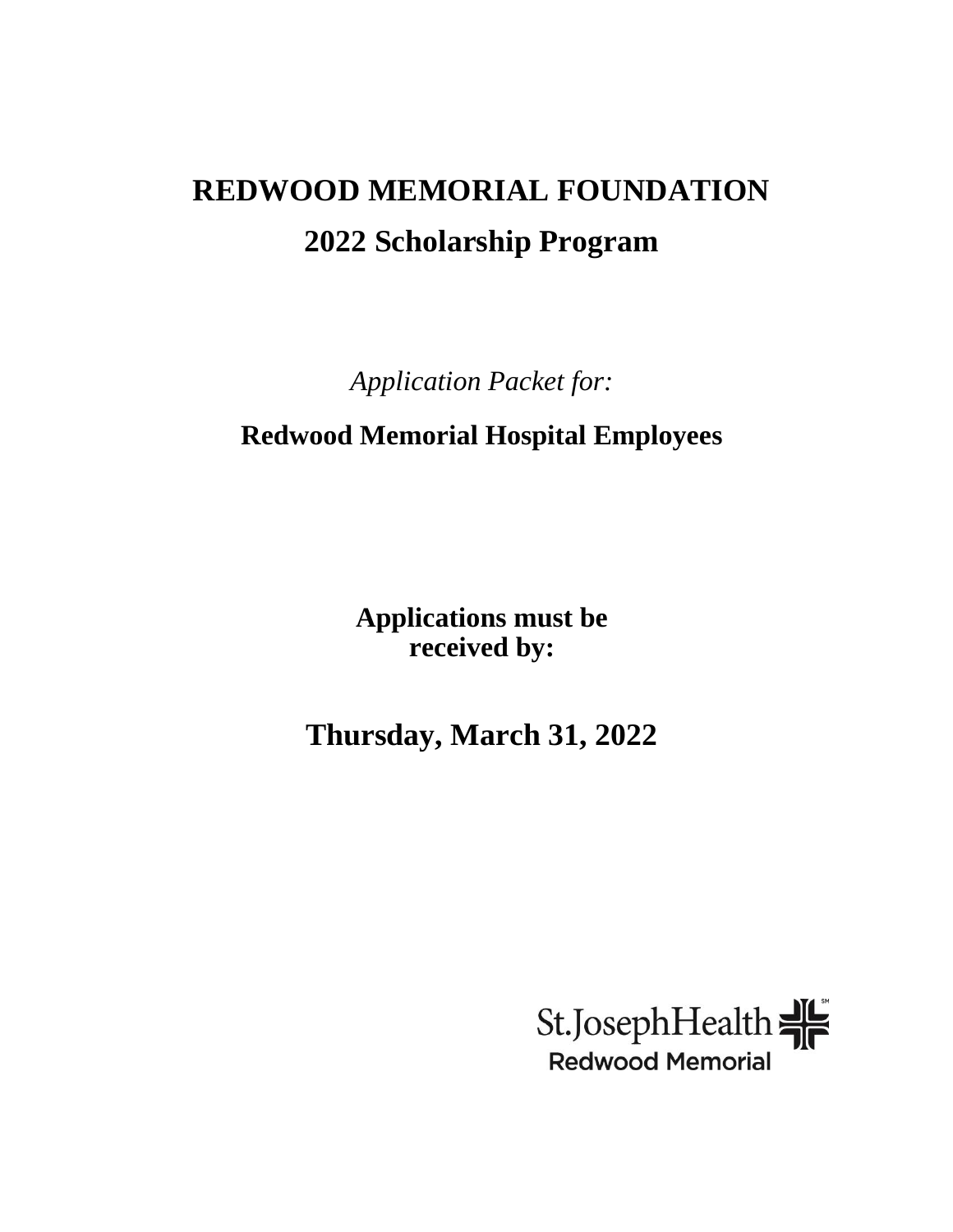# **Redwood Memorial Foundation Scholarship Checklist**

#### **Incomplete application packets will not be considered. Please be sure to do and/or include the following items:**

| Two (2) letters of recommendation from individuals other than relatives who are<br>familiar with your character, abilities and career interests.                       |
|------------------------------------------------------------------------------------------------------------------------------------------------------------------------|
| A special course/program description and criteria or an acceptance letter from an<br>accredited educational institution.                                               |
| An estimate of enrollment expenses.                                                                                                                                    |
| A one-page typed, personal statement describing your interest in health care and<br>intentions for your future in health care, or how the program/course would benefit |

employment at Redwood Memorial Hospital. *The quality of the essay is an* 

#### **For Local High School Seniors Only:**

High school transcripts.

**EXECUTE:** A notice of acceptance from an accredited educational institution.

 *important part of the screening process.*

#### **For All Other Applicants Who Are Currently Enrolled in a Program:**

**Transcripts.** 

#### **For Employees:**

Include a letter from your supervisor (this can be one of the two letters of recommendation already required).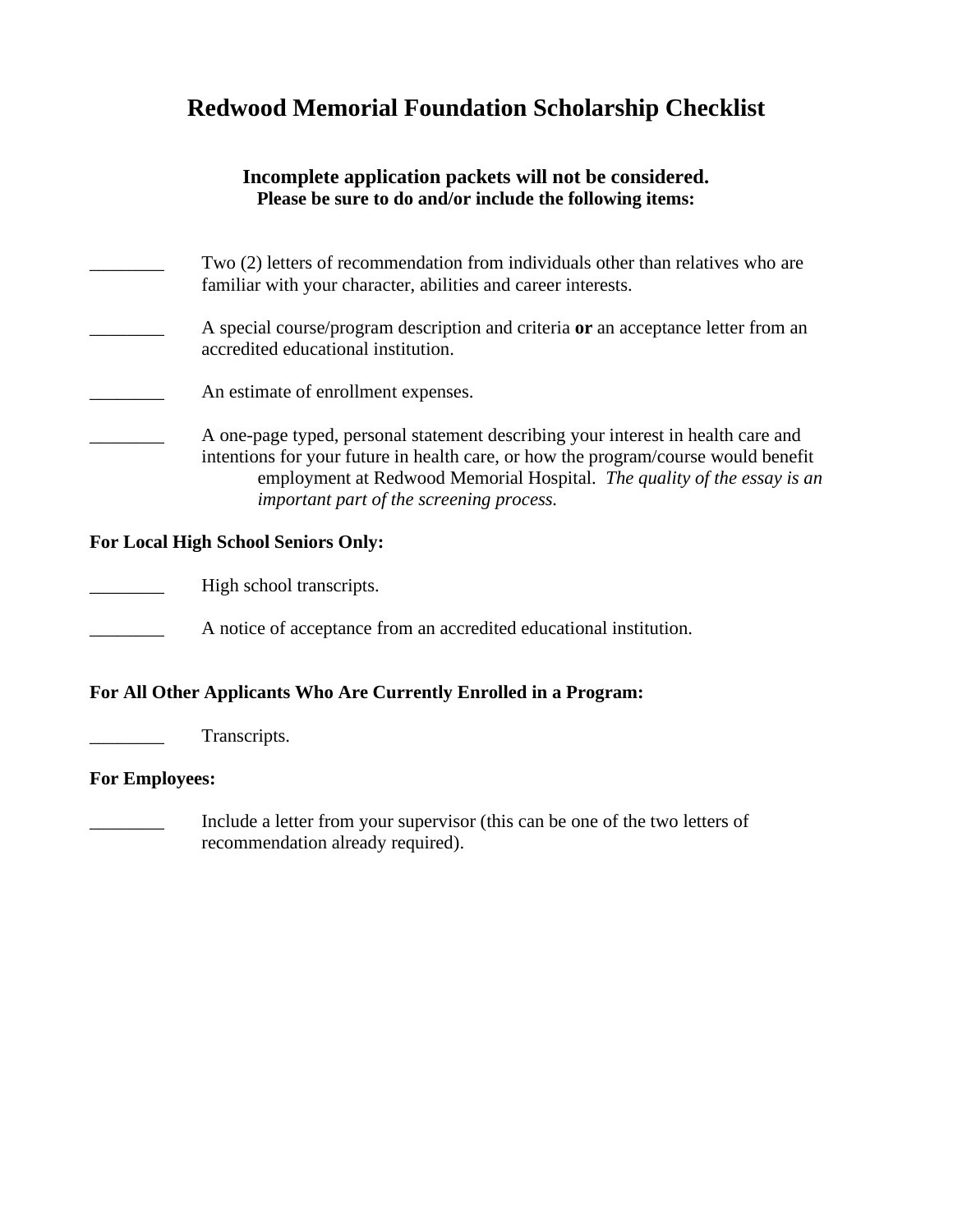## **REDWOOD MEMORIAL FOUNDATION 2022 SCHOLARSHIP PROGRAM INFORMATION**

**Philosophy** The Redwood Memorial Foundation believes that the field of health care is unique, requiring special talents and qualifications. Increasing the education of employees and potential employees will broaden the base of decision-making, promote new ideas, and improve job satisfaction. It will also improve the quality of health care delivered to the patients at Redwood Memorial Hospital and the Eel River Valley community, Van Duzen River Valley and Southern Humboldt County.

**Purpose** The Tuition Assistance Program is designed to facilitate participation in health care education for Redwood Memorial Hospital employees, potential employees, and residents of the Eel River Valley, Van Duzen River Valley and Southern Humboldt County pursuing careers in Nursing (including LVN's), Medicine, Pharmacy or Physical Therapy.

**Source of Funding** Funds have been set aside by the Redwood Memorial Foundation to support the tuition assistance program. The Foundation encourages contributions, at any time during the year, to our scholarship program to benefit employees of Redwood Memorial Hospital and members of the Eel River Valley, Van Duzen Valley, and Southern Humboldt County Communities.

**Description** Each year the Foundation may grant up to \$6,000 in scholarships for individuals in the following categories:

- 1. High School Seniors residing in the Eel River Valley, South Fork and Southern Trinity High School communities pursuing careers in Nursing (including LVN's), Medicine, Pharmacy or Physical Therapy.
- 2. Community residents residing in the Eel River Valley, Van Duzen Valley and Southern Humboldt County communities pursuing careers in Nursing (including LVN's), Medicine, Pharmacy or Physical Therapy.
- 3. Group I, II, or III Redwood Memorial Hospital employee(s) furthering job skills or pursuing careers in Nursing (including LVN's), Medicine, Pharmacy or Physical Therapy.

The Redwood Memorial Foundation reserves the right to award \$0 to \$6000 in scholarships annually, with individual amounts to be given at the discretion of the Scholarship committee.

**Application/Awards** In order to be considered, application packets must be received in the Foundation Office, Attn: Jennifer Partsafas, no later than March 31, 2022. Winners will be notified by May 1<sup>st</sup> and may be announced in the employee newsletter, local newspapers, and Health System publications. Winners will be invited to the Foundation Board meeting on May 10, 2022. If the recipient does not use the award for its intended purpose, or if the award is not used within one year's time, the award will be forfeited and returned to the scholarship fund within the Foundation. Applicants can reapply for these funds annually.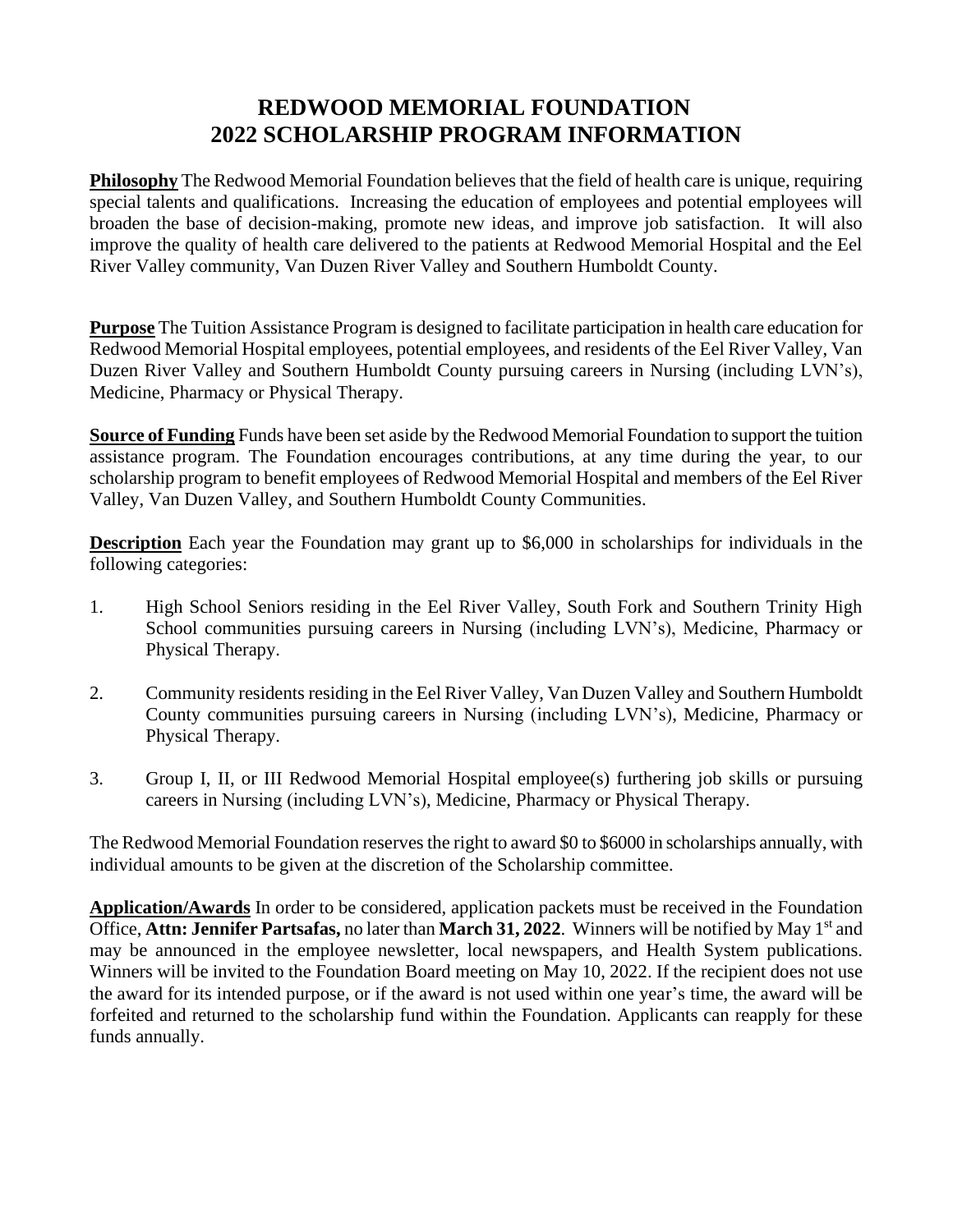**Incomplete application packets will not be considered. Applications may be submitted by mail to: Redwood Memorial Foundation – Attn: Jennifer Partsafas, 3300 Renner Drive, Fortuna, CA 95540 or by email to [jennifer.partsafas@stjoe.org.](mailto:jennifer.partsafas@stjoe.org)** 

#### **Applicants must submit the application packet with:**

- 1. Two (2) letters of recommendation from individuals other than relatives who are familiar with your character, abilities, and career interests.
- 2. Special course/program description and criteria or an acceptance letter from an accredited educational institution. Also include an estimate of enrollment expenses.
- 3. For local high school seniors: high school transcripts and a notice of acceptance from the college or program you will be attending. For all other applicants who are currently enrolled in a program, include transcripts.
- 4. A one-page typed, personal statement regarding your interest in health care and intentions for your future in health care, or how the program/course would benefit patient care at Redwood Memorial Hospital. The quality of this essay is an important part of the screening process.

For amounts over \$500, payment is made in two installments. Upon award and before the first payment, scholarship checks will be issued only upon receipt of proof of acceptance. Before the second payment, proof of satisfactory course completion must be submitted, and proof of continued enrollment.

| Submit to: | Redwood Memorial Foundation Scholarship Committee |                       |
|------------|---------------------------------------------------|-----------------------|
|            | Attn: Jennifer Partsafas - Foundation             |                       |
|            | Redwood Memorial Hospital                         | Phone: (707) 725-7270 |
|            | 3300 Renner Drive                                 |                       |
|            | Fortuna, CA 95540                                 | Fax: (707) 269-3861   |

#### **Criteria/Eligibility:**

- 1. High School Seniors residing in the Eel River Valley, Southern Trinity High School District or South Fork High School District with a scholastic achievement of 3.0 or better; demonstrates leadership skills and good Citizenship; plus acceptance in an accredited university, college, or technical school with a major in Nursing, Medicine, Pharmacy or Physical Therapy.
- 2. Community member residing in the Eel River Valley, Van Duzen River Valley or Southern Humboldt County; demonstrates leadership skills and good citizenship; plus acceptance in an accredited university, college, or technical school with a major in Nursing, Medicine, Pharmacy or Physical Therapy.
- 3. Group I, II, or III Redwood Memorial Hospital employee with a minimum of three (3) years of continuous employment in the St. Joseph Health System of which at least six (6) months must be at Redwood Memorial Hospital; performance evaluations in acceptable range; acceptance in an accredited university, college or technical school with a major in Nursing, Medicine, Pharmacy or Physical Therapy related field or may be applied toward a health care related seminar, workshop, or continuing education program or a program/course which would benefit job skills at Redwood Memorial Hospital.